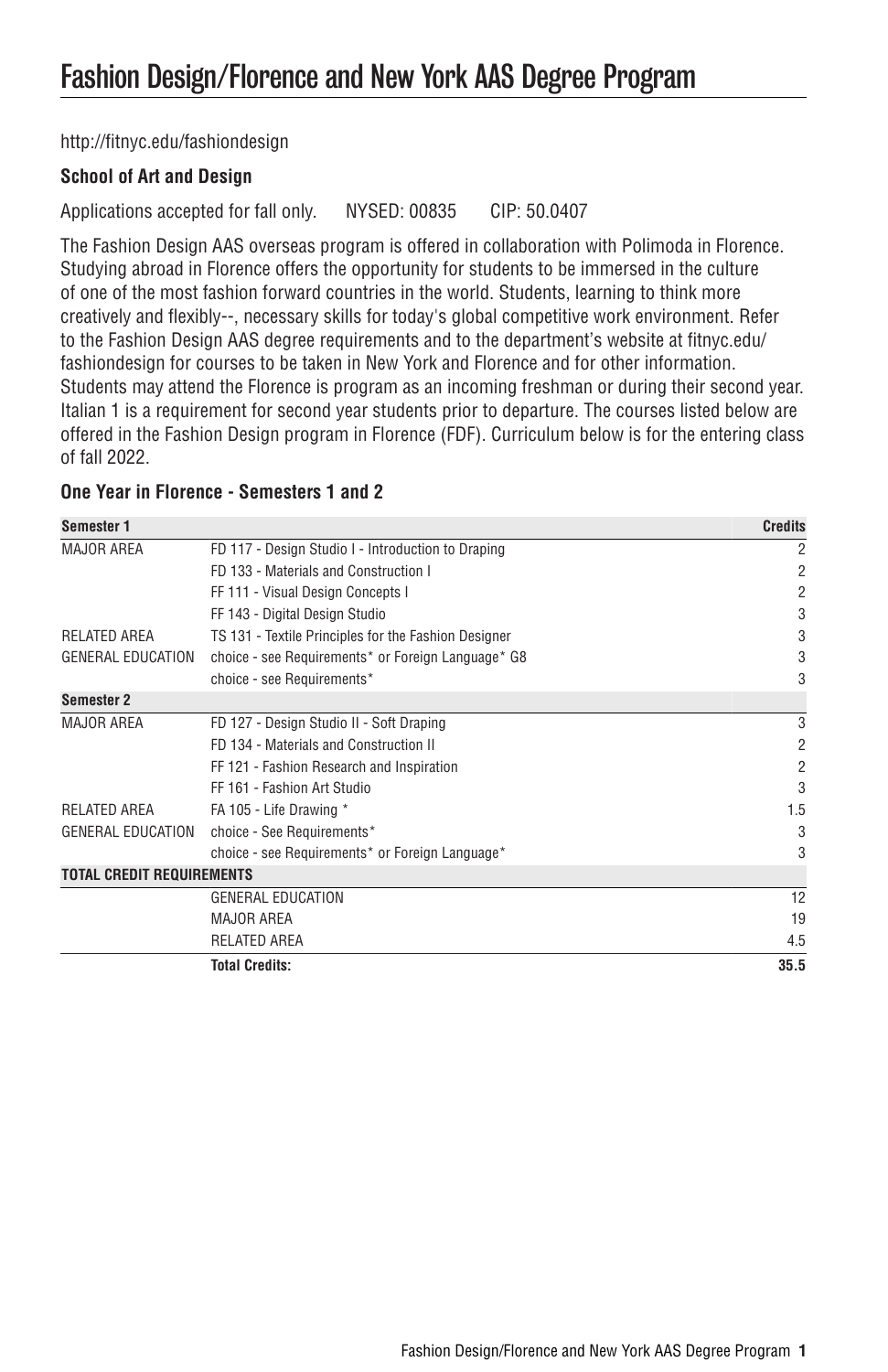### **One Year in Florence - Semesters 3 and 4**

| Semester 3                       |                                                                                 | <b>Credits</b> |
|----------------------------------|---------------------------------------------------------------------------------|----------------|
| <b>MAJOR AREA</b>                | FD 217 - Design Studio III - Structured Draping                                 |                |
|                                  | FD 243 - Apparel Design Studio - Patternmaking                                  | 3              |
|                                  | FF 211 - Visual Design Concepts III                                             | 2              |
|                                  | FF 245 - Digital Design: Flats and Floats                                       | 1.5            |
| ART HISTORY                      | HA 112 - History of Western Art and Civilization: Renaissance to the Modern Era | 3              |
| <b>GENERAL EDUCATION</b>         | choice - see Requirements* or Foreign Language* G8                              | 3              |
| Semester 4                       |                                                                                 |                |
| <b>MAJOR AREA</b>                | FD 227 - Design Studio IV: Advanced Draping                                     | 3              |
|                                  | FD 244 - Design Development: Digital Communication and Management               | 1.5            |
|                                  | FF 212 - Visual Design Concepts IV                                              | $\overline{2}$ |
| ART HISTORY                      | HA 212 - Renaissance Art in Florence G7                                         | 3              |
| <b>GENERAL EDUCATION</b>         | choice - see Requirements* or Foreign Language*                                 | 3              |
| <b>TOTAL CREDIT REQUIREMENTS</b> |                                                                                 |                |
|                                  | ART HISTORY                                                                     | 6              |
|                                  | <b>GENERAL EDUCATION</b>                                                        | 6              |
|                                  | <b>MAJOR AREA</b>                                                               | 16             |
|                                  | <b>Total Credits:</b>                                                           | 28             |

## **\*Fall 2022 Requirements:** See below.

# **FIT's General Education and Art History Requirements for Art and Design Associate Degree Programs:**

- Three (3) credits from each required General Education area, totaling 9 credits: G1, G2, and G3
- Six (6) credits from two (2) different areas in **non-HA liberal arts** courses in G4–G10
- Three (3) credits of any 200- or 300-level English literature or speech course
- Six (6) credits from Art and Design History courses: HA 112 (3 credits, required for all Art and Design majors), plus another 3-credit HA course

FIT's Gen Ed courses are organized into the following categories: G1 Basic Communication; G2 Mathematics; G3 Natural Sciences; G4 Social Sciences; G5 Western Civilization; G6 The Arts; G7 Humanities; G8 Foreign Language; G9 Other World Civilizations; G10 American History.

See list of Gen Ed approved courses under [FIT's General Education Requirements and Courses](http://catalog.fitnyc.edu/undergraduate/generaleducationrequirements/). An FIT Gen Ed course cannot be used to meet more than one General Education area.

Certain majors require specific courses. Please review your DARS audit to determine if a particular course is required by your major to meet General Education credits.

### **Related Area Elective(s): 1.5 credits (minimum)**

FA 105 or CHOICE of another Fine Arts course

### **Foreign Language:**

IT 111, IT 112, IT 213, or IT 214

NOTE: IT 111 is required prior to arrival for Fashion Design students spending a full year in Florence. For those who select Fall semester only in Florence, students have the option to take IT 111 prior to arrival or in Florence as part of semester 3 coursework.

### **History of Art and Civilization:**

HA 112 (G5) and HA 212 (G7) are offered in Florence.

**NOTE:** If student attends FIT in Florence during year 1, he or she should complete the following courses in New York in year 2: Basic Communication (G1); Mathematics (G2); and Science (G3).